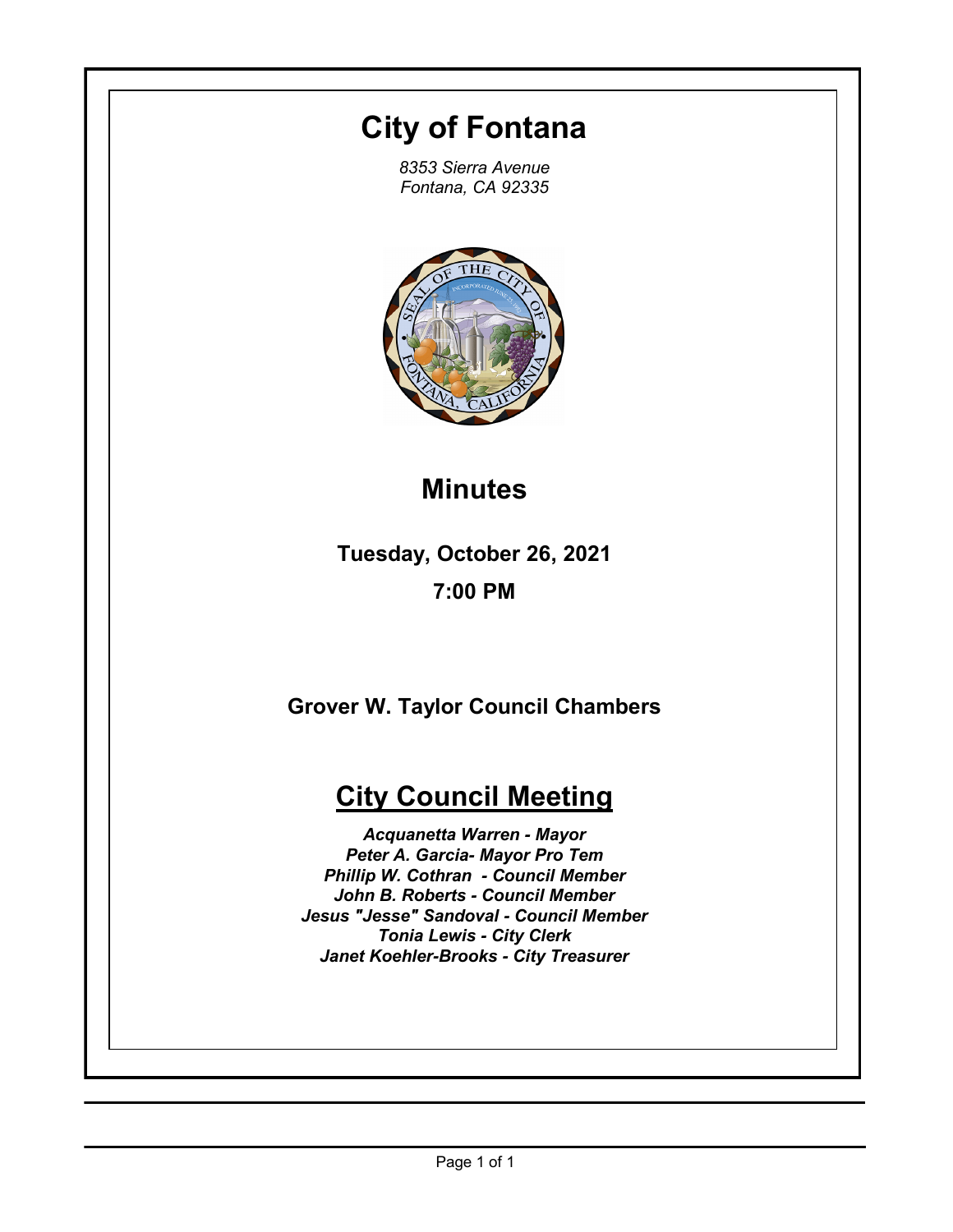## **WORKSHOP:**

**A. 5:00 P.M. City Council Workshop**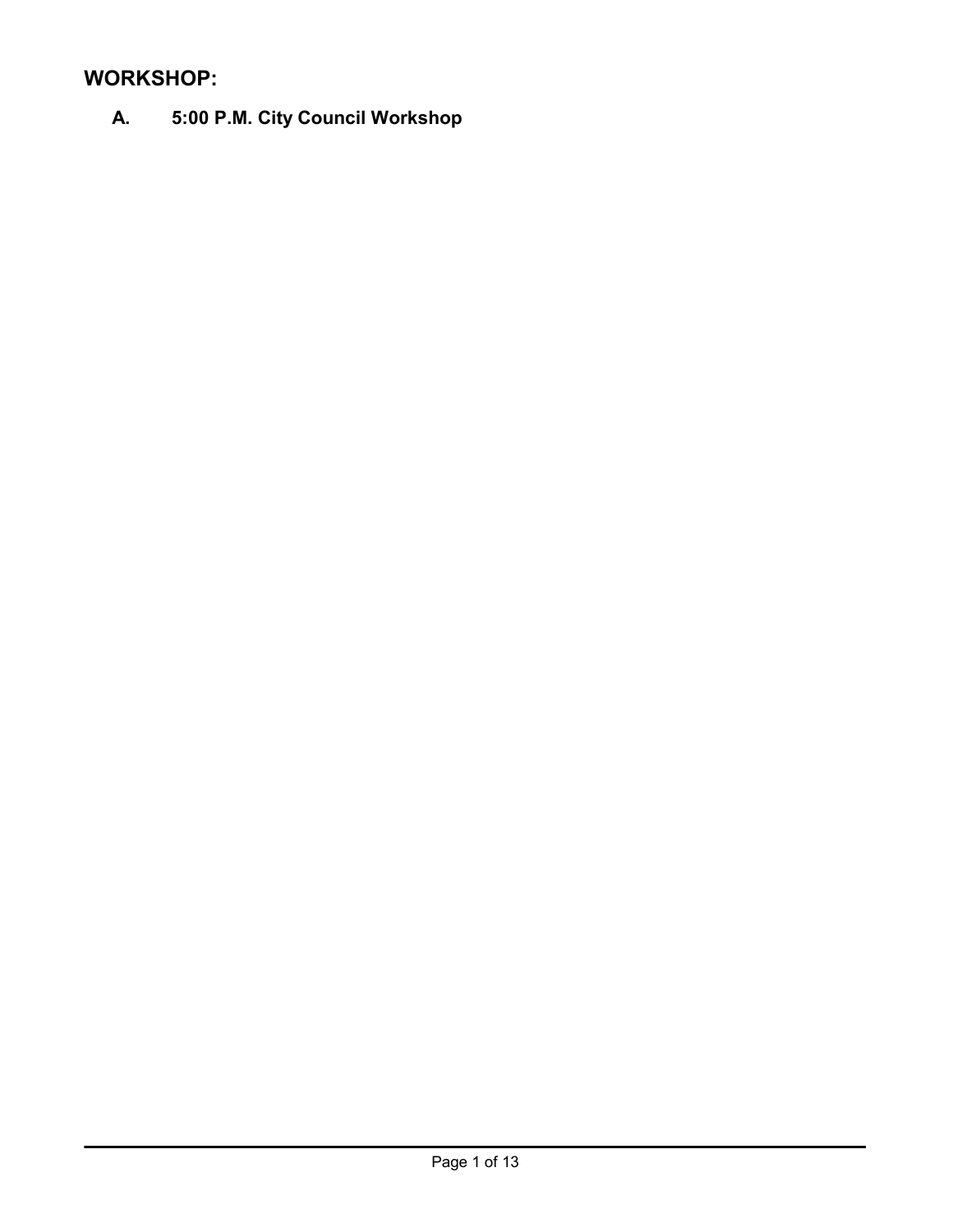The City Council workshop on Tuesday, October 26, 2021, convened at 5:00 p.m. in the Grover W. Taylor Council Chambers located at 8353 Sierra Avenue, Fontana, California. Mayor Warren called the meeting to order with Council Members Garcia, Roberts and Sandoval present.

Mayor Pro Tem Cothran was absent.

The City Council Regular meeting agenda was reviewed and there were no City Manager comments.

The following individuals spoke under public communications:

Ana Gonzalez spoke on concerns of scheduled timing of public hearings and concerns of the redistricting process within Fontana.

Elizabeth Sena spoke on concerns of remaining with four districts for the community and ensuring that fair representation is shown during this current redistricting process.

Amparo Munoz spoke on concerns of the current redistricting process and requests that the Council reconsider expanding the districts into seven, rather than remaining with the current four districts.

Senior Administrative Analyst Evelyne Ssenkoloto noted for the record that the City Clerk's Office received four written correspondences related to this workshop and such correspondences will be forwarded to the Mayor and City Council as well as kept with the final record.

City Attorney Ruben Duran provided a brief presentation of the redistricting process after the public communications were received. City Attorney Duran went over the redistricting process, project timeline and next steps and hearings; noting that this is the second Public Hearing of the required four hearings. This public hearing allowed the public the opportunity to provide comments regarding the districts and their neighborhoods and communities of interest. The final map must be approved by the Council and submitted to the San Bernardino County Registrar of Voters no later than April 17, 2022.

Council Member Sandoval asked if the future public hearing meetings regarding redistricting are to be held at a later time to allow members of the public to attend after their work hours.

Mayor Warren noted that the future two public hearings should be taken during our public hearing items on our regular agendas so that it allots for additional public to attend the meeting that begins at 7:00 p.m. In addition, made note that the entire City Council is available for conversation with the public at any time in regards to this redistricting process, if they are unable to attend a public hearing.

Council Member Garcia inquired about the mapping tool logistics. City Attorney Duran clarified that the mapping tool will be very user friendly once launched. In addition, noted that the City Clerk's Office will be sure to make a public announcement once the mapping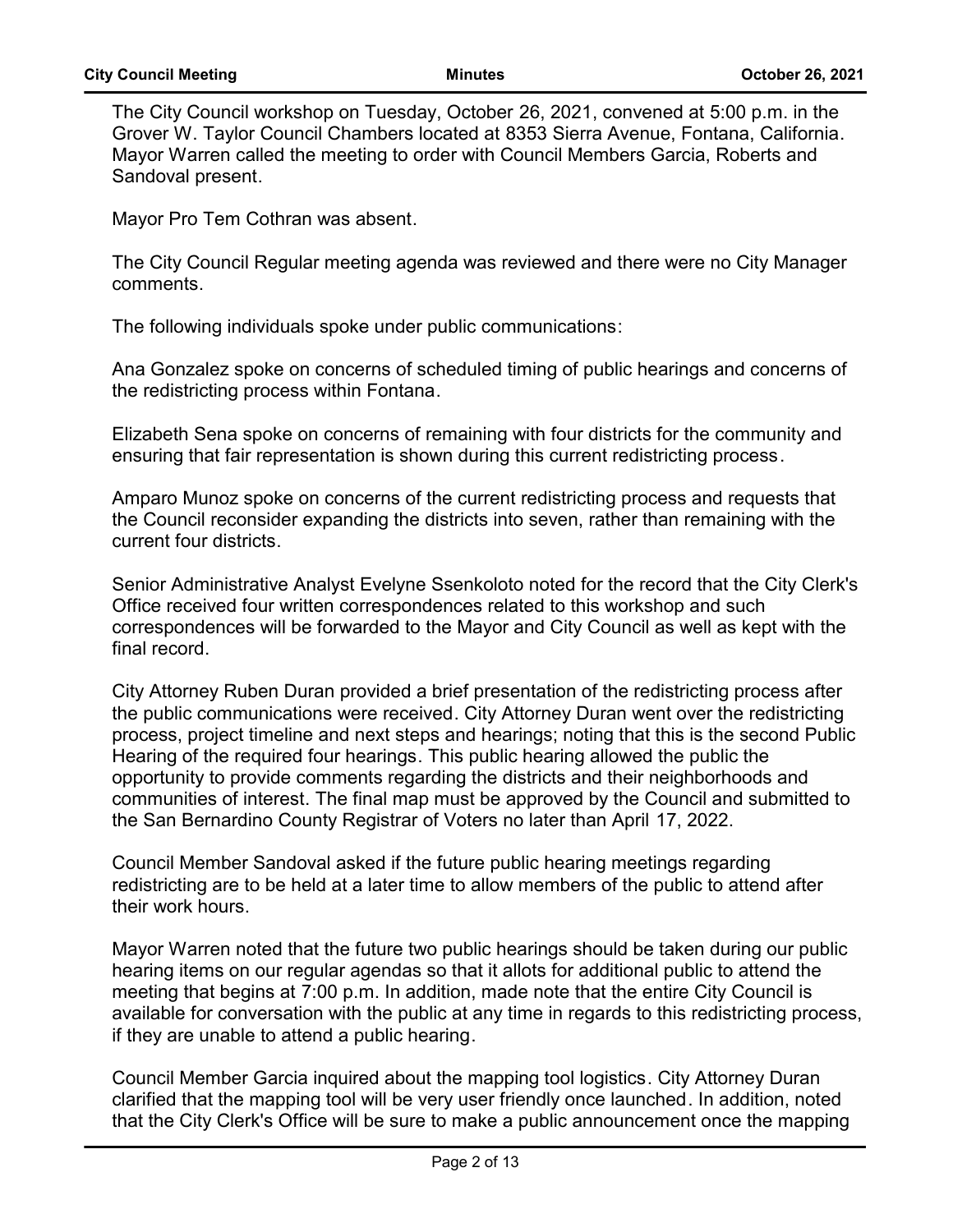**[21-830](http://fontana.legistar.com/gateway.aspx?m=l&id=/matter.aspx?key=1915)**

tool is available for public access.

Due to the remaining time allotted for the workshop, Mayor Warren asked Interim City Manager Shannon Yauchtzee to provide a quick overview of his first week on the job.

The Workshop adjourned at 5:40 p.m.

## **CLOSED SESSION:**

#### **A. 6:00 P.M. CLOSED SESSION**

A Closed Session was held in the Executive Conference Room at 6:00 p.m. located at 8353 Sierra Avenue, Fontana, California, with Mayor Warren, Council Members Garcia, Roberts, and Sandoval present.

Mayor Pro Tem Cothran was absent.

## **PUBLIC COMMUNICATION - CLOSED SESSION:**

#### **A. Public Communications - Closed Session**

There were no public communications received on the following Closed Session Items:

CONFERENCE WITH LABOR NEGOTIATOR PURSUANT TO GOVERNMENT CODE SECTION 54957.6 City Negotiator: Shannon Yauchzee, Interim City Manager and Rakesha Thomas, Director of Human Resources and Risk Management Employee Organization(s): Teamsters Local 1932 City Hall Bargaining Unit; Teamsters Local 1932 Yard Bargaining Unit; Police Management Association; Police Benefits Association; and Management/Confidential Employees

CONFERENCE WITH LEGAL COUNSEL – EXISTING LITIGATION PURSUANT TO GOVERNMENT CODE SECTION 54956.9(a) Case: Jorge Velasquez vs. City of Fontana Workers' Compensation Claim Numbers: 170800089; 191100050 and 200200061 Cumulative Trauma

CONFERENCE WITH LEGAL COUNSEL - ANTICIPATED LITIGATION Significant exposure to litigation pursuant to paragraph (2) of subdivision (d) of Section 54956.9: One potential case

**[21-850](http://fontana.legistar.com/gateway.aspx?m=l&id=/matter.aspx?key=1935)**

## **CALL TO ORDER/ROLL CALL:**

**A. 7:00 P.M. Call To Order/Roll Call:**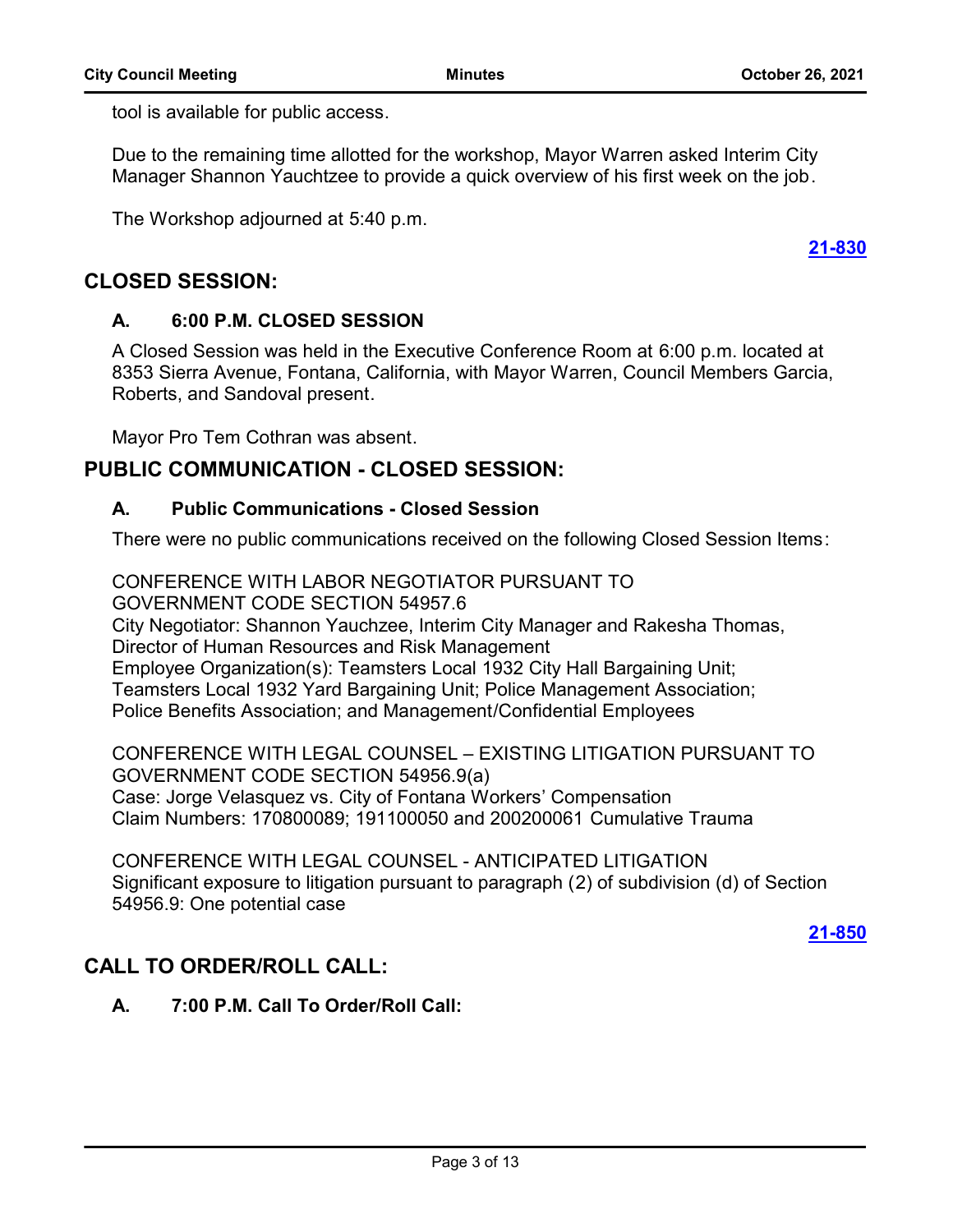The Regular meeting of the Fontana City Council was held concurrently with the Fontana Housing Authority and the Fontana Fire Protection District meeting. The meetings took place in the Grover W. Taylor Council Chambers, 8353 Sierra Avenue, Fontana, California on Tuesday, October 26, 2021. Mayor Warren called the meeting to order at 7:03 p.m.

ROLL CALL: Present: Mayor Warren, Council Members Garcia, Roberts, and Sandoval

Absent: Mayor Pro Tem Cothran

## **INVOCATION/PLEDGE OF ALLEGIANCE:**

#### **A. Invocation led by Fontana Police Department Chaplain Victor Nolen / Pledge of Allegiance:**

Following the invocation led by Fontana Police Department Chaplain Victor Nolen, the pledge of allegiance was led by Council Member Roberts.

## **CLOSED SESSION ANNOUNCEMENT**

City Attorney Duran announced that the City Clerk's Office received two additional written correspondences for the redistricting workshop and both correspondences have been provided to the Mayor and Council, as well as included in the final record.

City Attorney Duran noted that the Mayor and City Council met in closed session on the three items listed on the agenda and took no reportable action.

#### **PROCLAMATION:**

#### **A. Proclamation**

#### **[21-881](http://fontana.legistar.com/gateway.aspx?m=l&id=/matter.aspx?key=1966)**

A. Mayor Warren and City Council to Proclaim the Month of October as Breast Cancer Awareness Month (Mayor Warren to present).

Mayor Warren and the City Council presented the Breast Cancer Awareness proclamation to Matthew Hernandez, representative of Relay for Life.

## **SPECIAL PRESENTATIONS:**

#### **A. Special Presentations**

Police Department September 2021 Employees of the Month **[21-963](http://fontana.legistar.com/gateway.aspx?m=l&id=/matter.aspx?key=2048)**

Mayor Warren and City Council to recognize Corporal Edward Stewart, Officers Paul Beltran, Michael Bernath, Andrew Hackett, Joshua Nassar, Samuel Saenz, Justin Summers and Community Service Officers Brianna Chairez, Autumn Hubbard, Marcela Javier, Adrianna Manning and Bethany Martinez as the Police Department's September 2021 Employees of the Month (Captain Burton to present).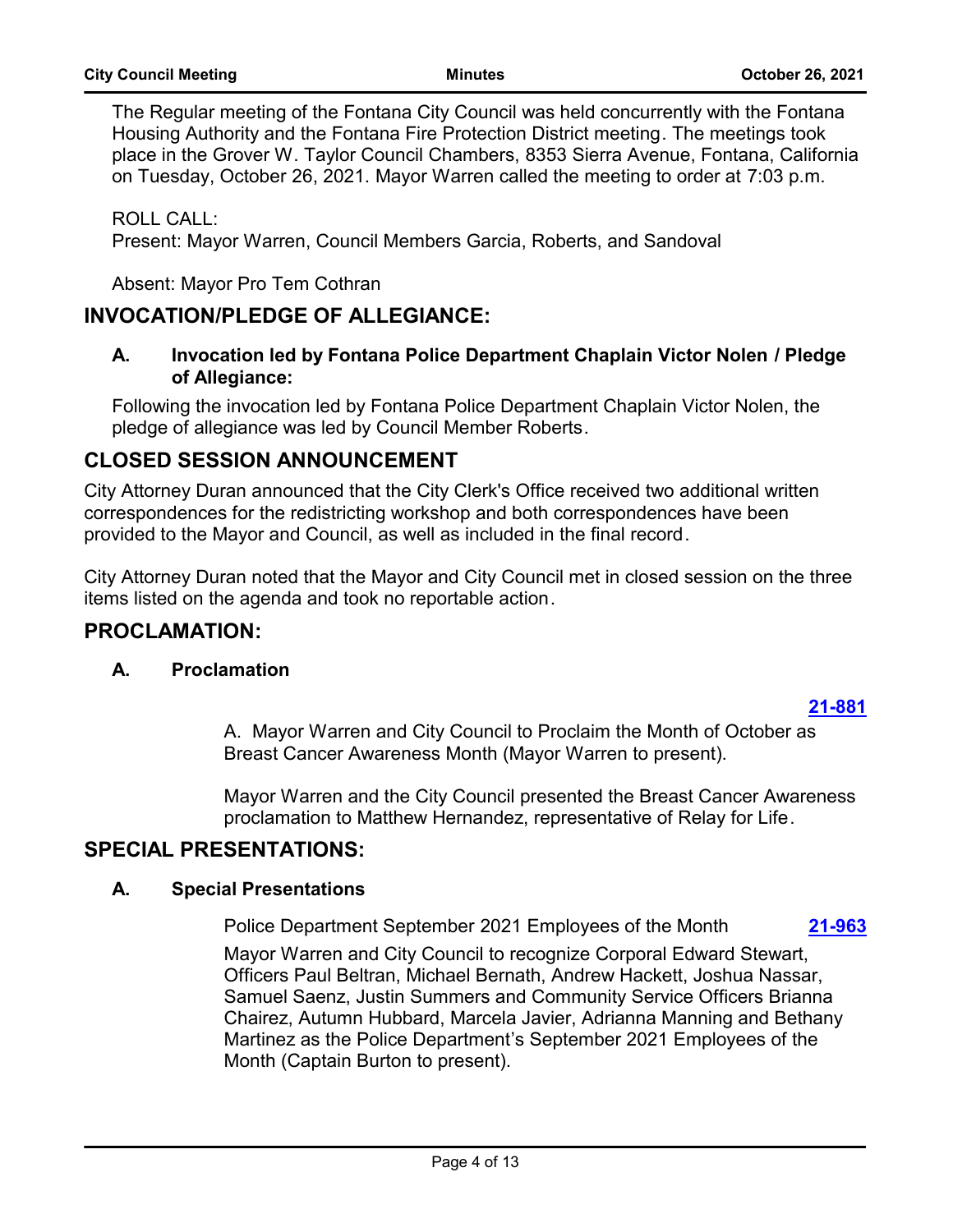Fontana Police Chief Billy Green recognized Corporal Edward Stewart, Officers Paul Beltran, Michael Bernath, Andrew Hackett, Joshua Nassar, Samuel Saenz, Justin Summers and Community Service Officers Brianna Chairez, Autumn Hubbard, Marcela Javier, Adrianna Manning, and Bethany Martinez as the Police Department September 2021 Employees of the Month.

### **PUBLIC COMMUNICATIONS:**

#### **A. Public Communications**

The following individual spoke under public communications:

Elizabeth Sena thanked the Fontana Police Department for going to Kaiser High School to discuss traffic concerns; announced her recent interviews and tours of her neighborhoods and the effects that traffic; encourages the Council to have a more forward thinking model; and voiced concerns of having public participation at public meetings being required to be in-person, hoping that the Mayor and City Council will allow a virtual option in the near future.

## **CONSENT CALENDAR:**

**ACTION: Motion was made by Council Member Roberts, seconded by Council Member Garcia, and passed by a vote of 4-0 to adopt Consent Calendar Items "A-K". The motion carried by the following vote: AYES: Warren, Garcia, Roberts, and Sandoval; NOES: None; ABSENT: Cothran.**

- **A.** Approval of Minutes **[21-973](http://fontana.legistar.com/gateway.aspx?m=l&id=/matter.aspx?key=2058)**
	- Approve the minutes of the October 12, 2021, Regular City Council Meeting.
- **B.** Approve Encroachment Agreement with Crown Castle Fiber, LLC **[21-858](http://fontana.legistar.com/gateway.aspx?m=l&id=/matter.aspx?key=1943)** Approve and authorize the City Manager to execute the Encroachment Agreement with Crown Castle Fiber, LLC
- **C.** Purchase and installation of Artificial Turf, Restroom/Concession and Storage Buildings, Playground Equipment and Shade Structures and purchase of material only of Fitness Equipment and Musco Lighting for South Fontana Park Project **[21-917](http://fontana.legistar.com/gateway.aspx?m=l&id=/matter.aspx?key=2002)**
	- 1. Approve and authorize the Purchasing Office to "Piggy-Back" from the California Multiple Award Schedule (CMAS) for the purchase of the following for South Fontana Park project:
		- a. FieldTurf USA, Inc. in the amount of \$1,707,212.00 for the purchase and installation of artificial turf and authorize a 10% construction contingency in the amount of \$170,721.20
		- b. Landscape Structures, Inc. in the amount of \$433,172.61 for the purchase and installation of playground equipment and authorize a 10% construction contingency in the amount of \$43,317.26
		- c. Romtec, Inc. in the amount of \$1,298,414.52 for the purchase and installation of a new restroom/concession and storage buildings and authorize a construction contingency in the amount of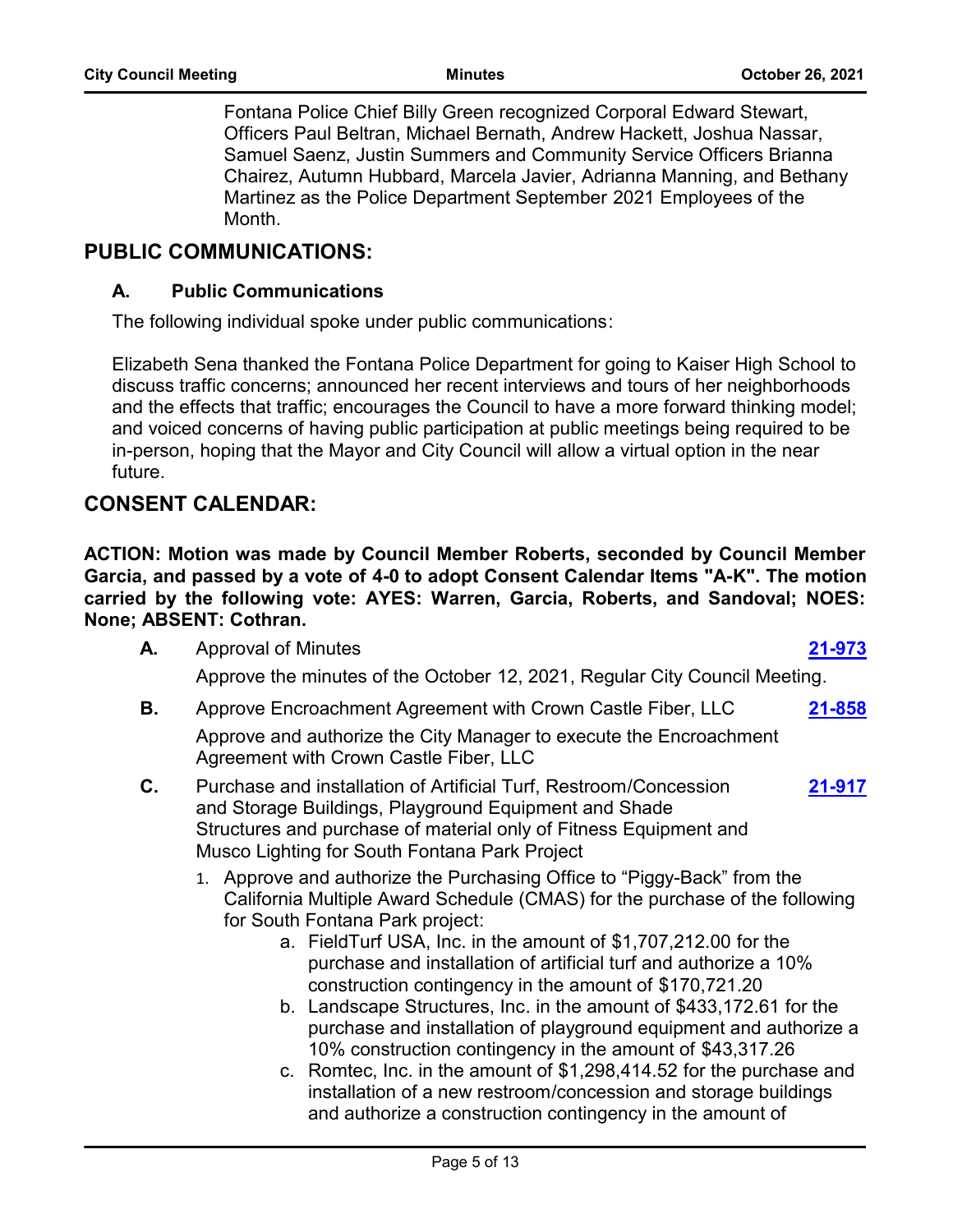\$129,841.45.

- d. Greenfields Outdoor Fitness in the amount of \$92,417.43 for the purchase of exercise/fitness equipment and authorize a 10% construction contingency in the amount of \$9,241.74
- 2. Approve and authorize the Purchasing Office to "Piggy-Back" from the Sourcewell contract for the purchase of the following for South Fontana Park project:
	- a. USA Shade & Fabric Structures in the amount of \$948,440.00 for the purchase and installation of shade structures and authorize a 10% construction contingency in the amount of \$94,844.00
	- b. Musco Lighting in the amount of \$717,000 for the purchase of sports field lighting and authorize a 10% construction contingency in the amount of \$71,700.00
- **D.** Final Acceptance of Subdivision Improvements for Tract No.'s 18894 and 20132 **[21-936](http://fontana.legistar.com/gateway.aspx?m=l&id=/matter.aspx?key=2021)**

1. Accept as complete the Subdivision Improvements for Tract No.'s 18894 and 20132 located north of Arrow Boulevard and east of Tamarind Avenue.

2. Adopt **Resolution No. 2021-107,** accepting sewers in Tract No.'s 18894 and 20132 as part of the City sewer system.

**E.** Final Acceptance of Subdivision Improvements for Tract Map No. 17317 **[21-937](http://fontana.legistar.com/gateway.aspx?m=l&id=/matter.aspx?key=2022)**

1. Accept as complete the Subdivision Improvements for Tract No. 17317 located on the southeast corner of Citrus Avenue and Walnut Street.

2. Adopt **Resolution No. 2021-108,** accepting sewers in Tract No. 17317, as part of the City sewer system.

**F.** New Athletic Field Tiered Fee Proposal **[21-949](http://fontana.legistar.com/gateway.aspx?m=l&id=/matter.aspx?key=2034)**

Review, Discuss and Approve the Proposed Athletic Field Permit Process and User Fees.

- **G.** Police Department Monthly Information Update **[21-962](http://fontana.legistar.com/gateway.aspx?m=l&id=/matter.aspx?key=2047)** Accept the Police Department monthly information update for September 2021.
- **H.** CalHome Program Notice of Available Funding and Application **Resolution [21-964](http://fontana.legistar.com/gateway.aspx?m=l&id=/matter.aspx?key=2049)**
	- 1. Adopt **Resolution No. 2021-109** authorizing the submittal of a \$500,000 application to the California State Department of Housing and Community Development (HCD) for funding provided under the CalHome Program Notice of Available Funding (NOFA).
	- 2. Authorize the City Manager to execute any documents necessary or appropriate to complete said application.
- **I. [21-967](http://fontana.legistar.com/gateway.aspx?m=l&id=/matter.aspx?key=2052)**
- **J.** OPEB/Pension 115 Trust Funding **[21-989](http://fontana.legistar.com/gateway.aspx?m=l&id=/matter.aspx?key=2074)** Authorize the Deputy City Manager to execute agreements with Shuster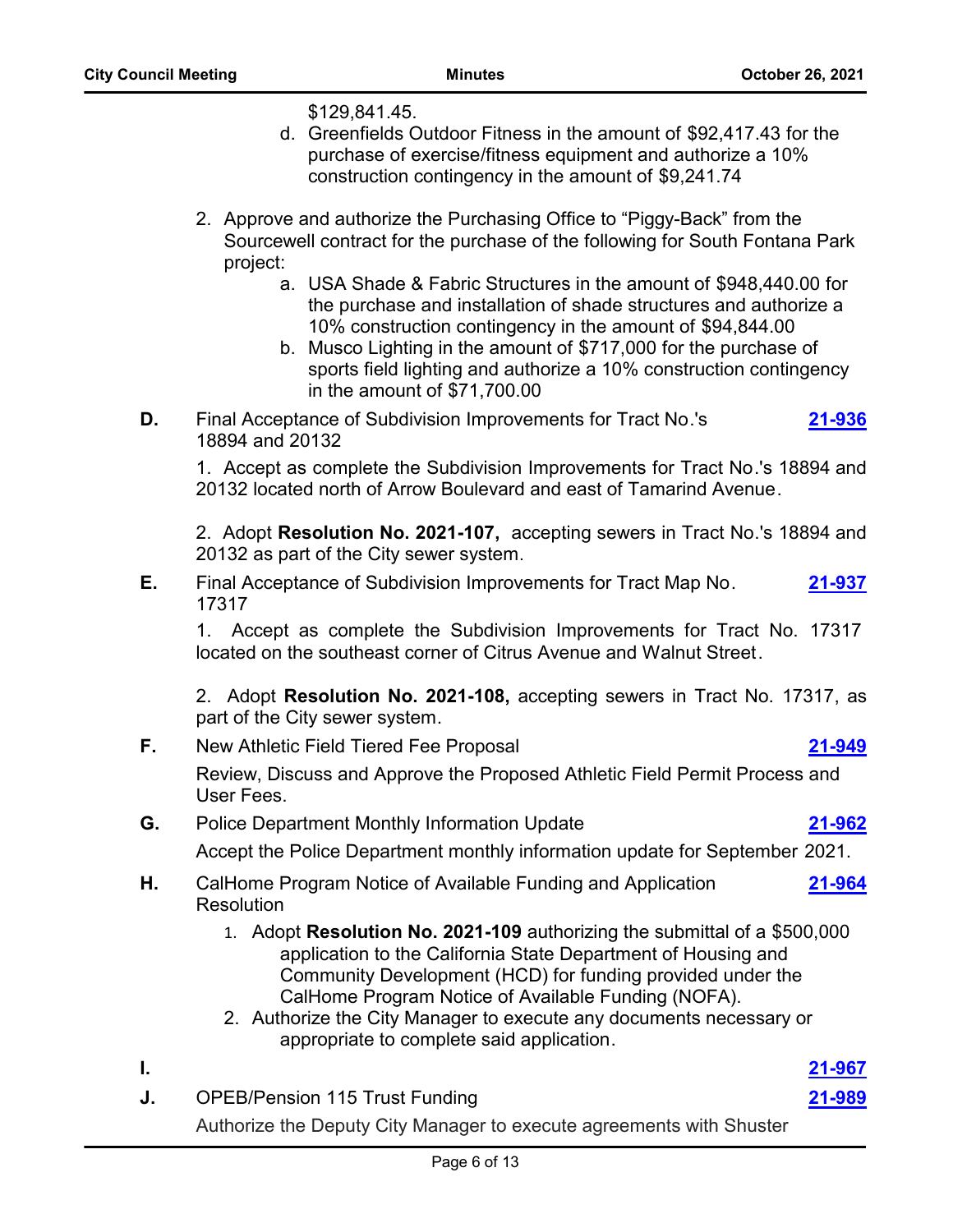Advisory Group LLC, Charles Schwab Trust Bank, and Alta Trust Company to create 115 trust accounts for the funding of Future OPEB Liabilities and Pension Funding for Future Obligations and have Shuster provide professional investment advisory services for the investment portfolios.

**K.** Fiscal Year 2021/22 First Quarter Budget Status Report **[21-983](http://fontana.legistar.com/gateway.aspx?m=l&id=/matter.aspx?key=2068)**

- 1. Approve the recommended Fiscal Year 2021/2022 First Quarter Budget adjustments
- 2. Adopt **Resolution No. 2021- 110** of the City Council of the City of Fontana adopting revised job descriptions for specific classifications throughout the City
- 3. Adopt **Resolution No. 2021 -111** of the City Council of the City of Fontana adopting the updated job description and salary range for the classification of Police Communications Supervisor and the updated Management Confidential Salary Table

## **PUBLIC HEARINGS:**

**A.** Public Hearing and adoption of HUD ESG-CV Substantial Amendment **[21-884](http://fontana.legistar.com/gateway.aspx?m=l&id=/matter.aspx?key=1969)**

**Mayor Warren opened the public hearing.** 

**Housing Department Project Specialist Mary Aguilar provided the staff report.** 

**There were no public communications received on this item.** 

**Mayor Warren closed the public hearing.** 

**ACTION: Motion was made by Council Member Garcia, seconded by Council Member Roberts, and passed by a vote of 4-0 to adopt this Public Hearing Item "A" as follows:** 

**1. Adopt the draft Substantial Amendment to the CDBG-CV and ESG-CV Action Plan;**

**2. Authorize the City Manager to execute and transmit any documents necessary or desirable to ensure the City's timely receipt of Community Development Block Grant-CARES Act (CDBG-CV) and Emergency Solutions Grant-CARES Act (ESG-CV) funding.**

**The motion carried by the following vote: (AYES: Warren, Garcia, Roberts, and Sandoval; NOES: None; ABSENT: Cothran).**

**B.** Appeal No. 21-004: A request for an appeal to overturn the Planning Commission's decision on August 17, 2021, approving Tentative Parcel Map No. 20235 (TPM No. 20-014) and Design

**[21-943](http://fontana.legistar.com/gateway.aspx?m=l&id=/matter.aspx?key=2028)**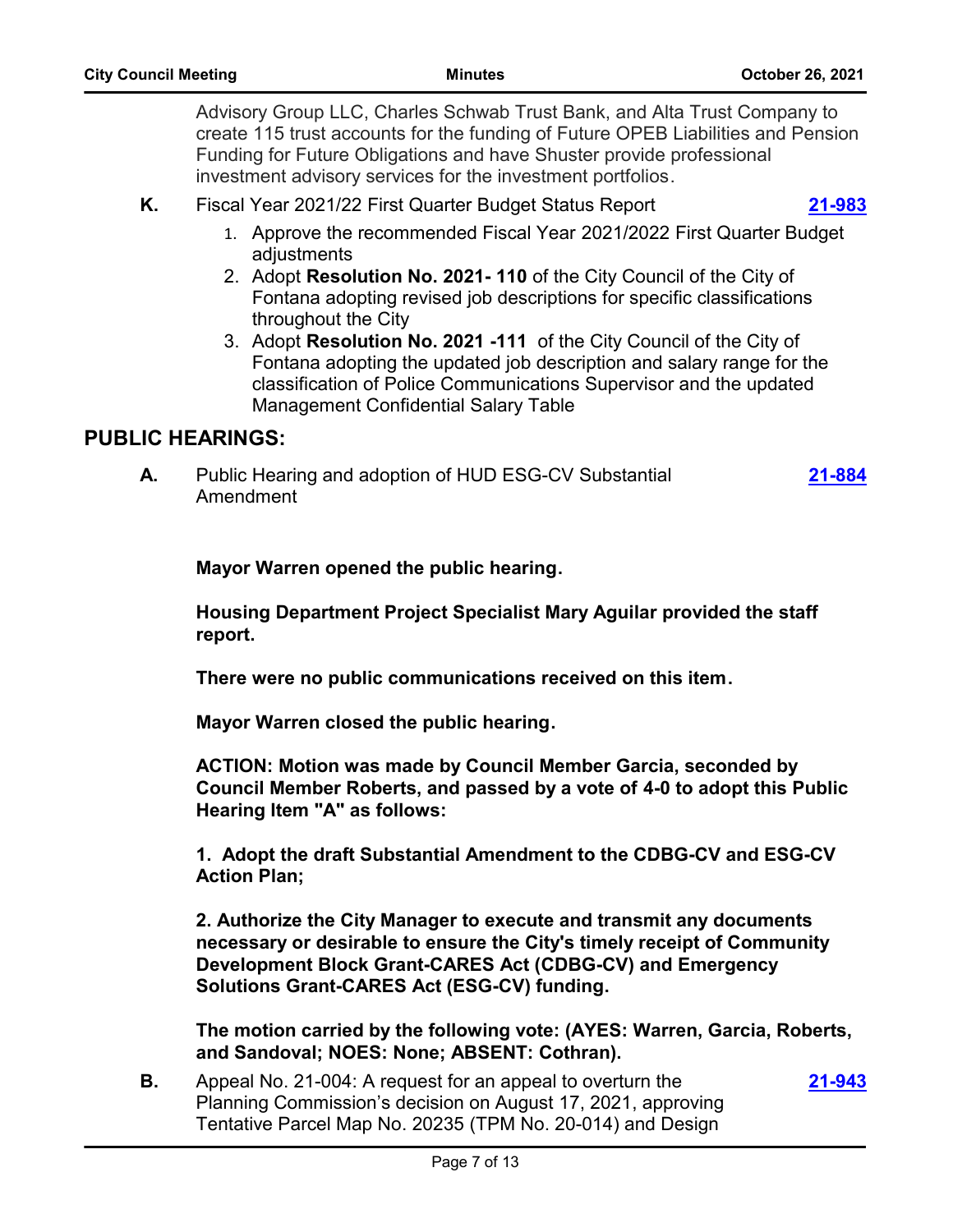Review No. 20-019 for a new warehouse building totaling approximately 247,786 square foot including a maximum of two potential office/mezzanine space of approximately 4,000 square foot each, 34 warehouse dock doors, two ground level loading doors, 117 automobile parking spaces, and 50 trailer parking spaces. The building will have a maximum height of 42-foot. The site is located on the northeast corner of the intersection of Washington Drive and Redwood Avenue the Light Industrial (M-1) Zoning District within the City of Fontana.

**Mayor Warren opened the public hearing.** 

**John Dile, Project Planner and DiTanyon Johnson, Principal Planner provided the staff report.** 

**Council Member Garcia thanked city staff for comparing the analysis for this appeal and identify the issues that were brought up with an accurate response to each concern.** 

**The following individuals spoke in favor of this item:** 

**Ana Gonzalez; Elizabeth Sena; Gabriela Mendez; Janet Bernabe; and Ben.** 

**The following individuals spoke in opposition of this item:** 

**Joel Velazquez; Ralph Velador; Joseph Quezada; Cesar Victorio; Doug McGilurm; Jayson Baiz; Jose Garcia; and Matt Slowik.**

**Mayor Warren closed the public hearing.** 

**ACTION: Motion was made by Council Member Garcia, seconded by Council Member Roberts, and passed by a vote of 3-1 to adopt this Public Hearing Item "B" as follows:** 

**Deny Appeal No. 21-004, and uphold the Planning Commission's decision on August 17, 2021, approving Tentative Parcel Map No. 20235 (TPM No. 20-014), and Design Review No. 20-019 to construct a new proposed warehouse building totaling approximately 247,786 square foot including a maximum of two potential office/mezzanine space of approximately 4,000 square foot each, 34 warehouse dock doors, two ground level loading doors, 117 automobile parking spaces, and 50 trailer parking spaces, and add additional voluntary Conditions of Approval.**

**The motion carried by the following vote: (AYES: Warren, Garcia, and Roberts; NOES: Sandoval; ABSENT: Cothran).**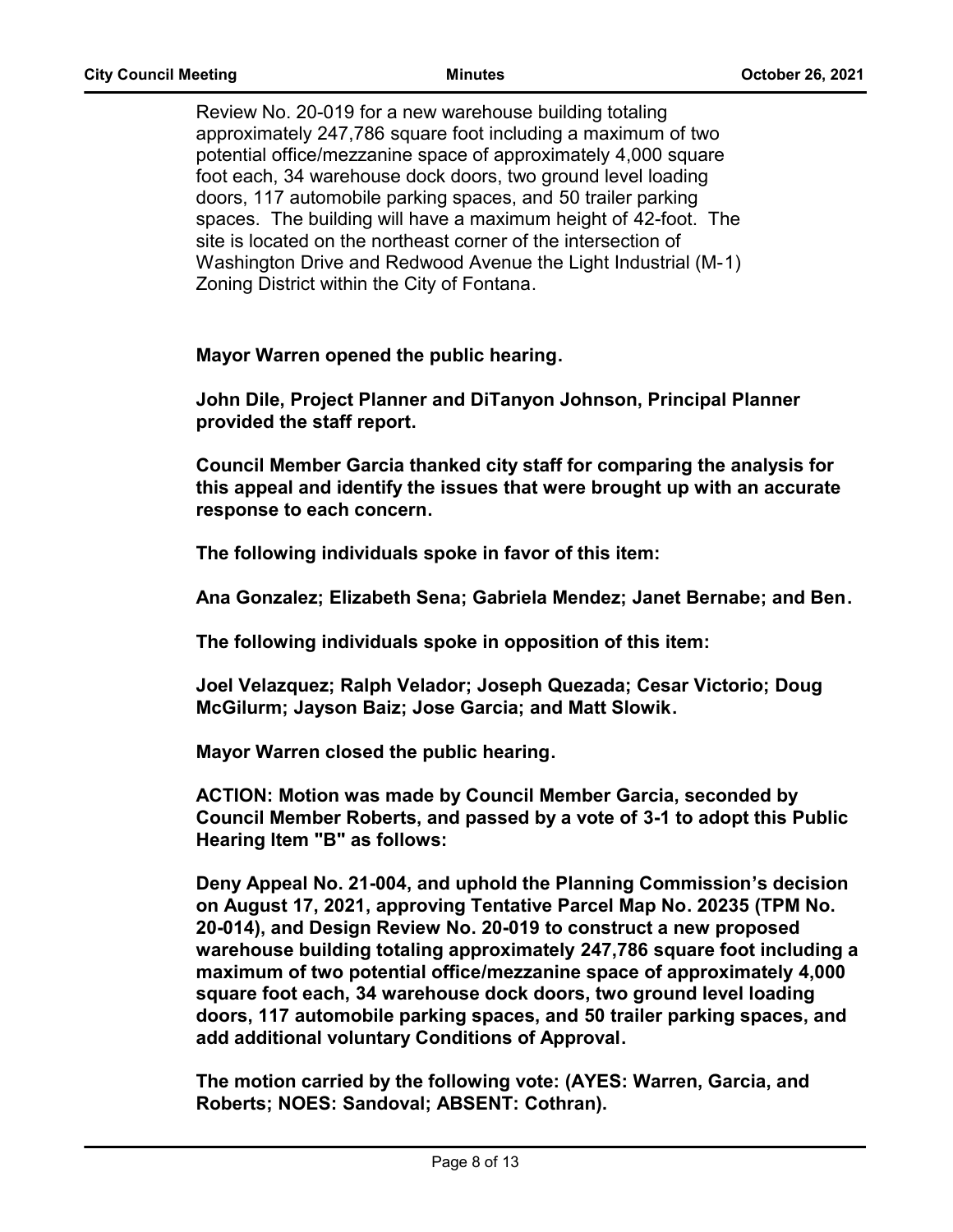**C.** Public Hearing on Formation of Community Facilities District No. 107 (Highland) **[21-969](http://fontana.legistar.com/gateway.aspx?m=l&id=/matter.aspx?key=2054)**

**Mayor Warren opened the public hearing.** 

**Accounting Manager George Pirsko provided the staff report.** 

**Mayor Warren closed the public hearing as there was no one who wished to speak on the item.** 

**ACTION: Motion was made by Council Member Roberts, seconded by Council Member Sandoval, and passed by a vote of 4-0 to adopt this Public Hearing Item "C" as follows:** 

**1. Adopt Resolution No. 2021-112 of the City Council of the City of Fontana of formation of the City of Fontana Community Facilities District No.107 (Highland), authorizing the levy of a special tax within the community facilities district and establishing an appropriations limit for the community facilities district.** 

**2. Adopt Resolution No. 2021-113 of the City Council of the City of Fontana deeming it necessary to incur bonded indebtedness within the City of Fontana Community Facilities District No.107 (Highland).** 

**3. Adopt Resolution No. 2021-114 of the City Council of the City of Fontana calling special election for City of Fontana Community Facilities District No. 107 (Highland).** 

**The motion carried by the following vote: (AYES: Warren, Garcia, Roberts, and Sandoval; NOES: None; ABSENT: Cothran).** 

**Senior Administrative Analyst Evelyne Ssenkoloto opened the one received ballot and announced that it was in favor.** 

**ACTION: Motion was made by Council Member Roberts, seconded by Council Member Sandoval, and passed by a 4-0 vote to adopt as follows:** 

**4. Adopt Resolution No. 2021-115 of the City Council of the City of Fontana declaring results of special election and directing the recording of notice of special tax lien.** 

**5. Read by title only and waive further reading of and introduce Ordinance No. 1875 levying special taxes within the City of Fontana Community Facilities District No. 107 (Highland); and that the reading of the title constitutes the first reading thereof.**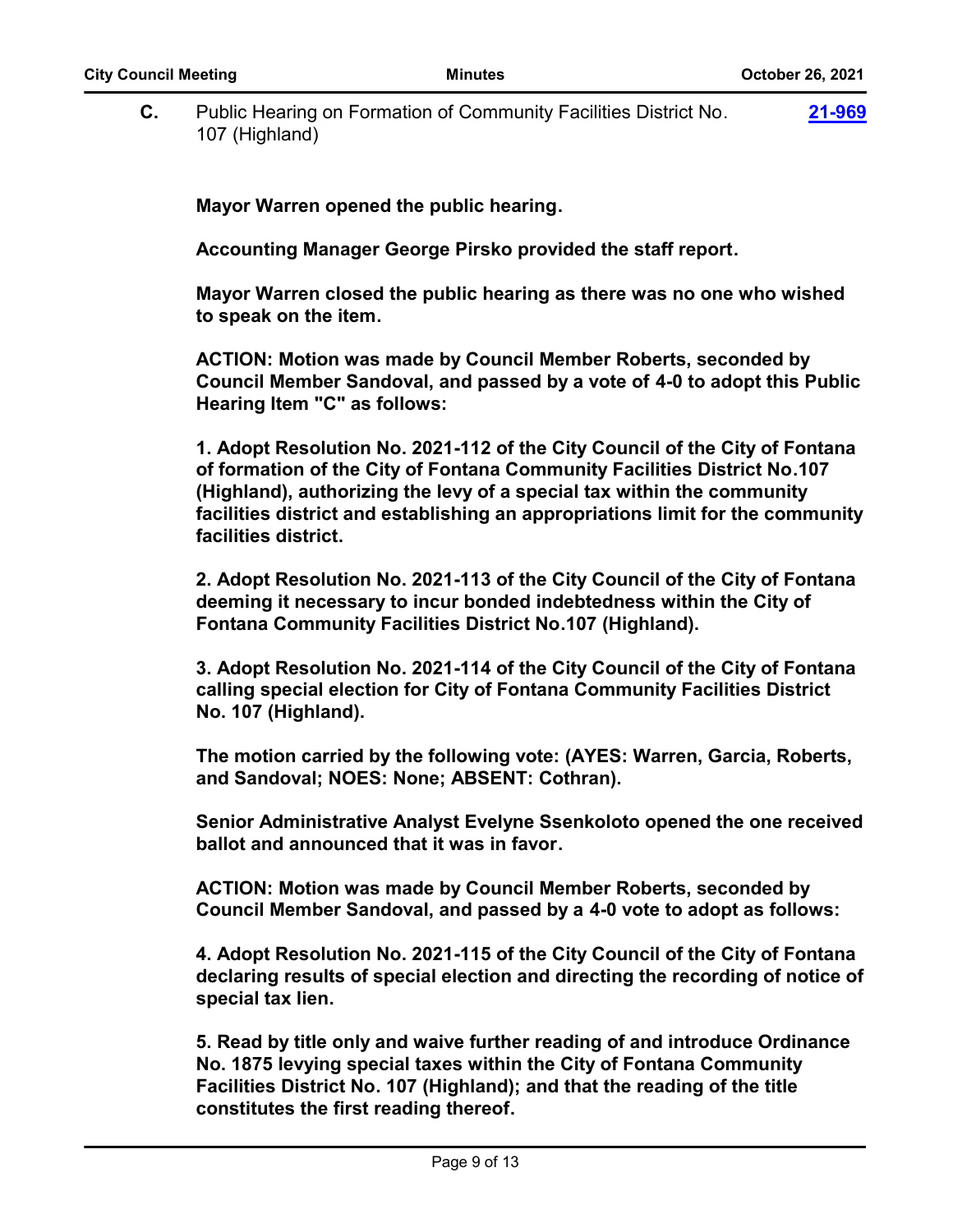**[21-979](http://fontana.legistar.com/gateway.aspx?m=l&id=/matter.aspx?key=2064)**

**6. Adopt Resolution No. 2021-116 of the City Council of the City of Fontana authorizing the execution and delivery of a Letter of Credit Agreement and an Acquisition and Funding Agreement.**

**The motion carried by the following vote: (AYES: Warren, Garcia, Roberts, and Sandoval; NOES: None; ABSENT: Cothran).**

**D.** Hearing for the Consideration of a Resolution of Necessity to Acquire Permanent Street Easement and Temporary Construction Easement Interests in Certain Real Property Located in the City of Fontana, San Bernardino County, California, More Particularly Described as Assessor Parcel Nos. 0239-081-23, 0239-081-24, and 0239-151-18, by Eminent Domain, for the Duncan Canyon Road Project

**Mayor Warren opened the public hearing.** 

**Senior Engineer Ricardo Garay provided the staff report.** 

**Mayor Warren closed the public hearing as there was no one who wished to speak on the item.** 

**ACTION: Motion was made by Council Member Roberts, seconded by Council Member Garcia, and passed by a vote of 4-0 to adopt this Public Hearing Item "D" as follows:**

**1. Conduct a public hearing to consider the adoption of a proposed Resolution of Necessity, including providing all interested parties of the affected property, their attorneys or their representatives an opportunity to be heard on the issues relevant to the resolution of necessity.**

**2. Make the following findings as hereinafter described in this report:**

**(a) The public interest and necessity require the proposed project;**

**(b) The proposed project is planned or located in the manner that will be most compatible with the greatest public good and least private injury; (c) The real property described in Exhibits A and B are necessary for the proposed project;**

**(d) The offers required by section 7267.2 of the California Government Code were made; and**

**(e) The public use for which the property sought to be acquired and described in the Resolution of Necessity is a more necessary public use than the use to which the property is appropriated.**

**3. Adopt Resolution No. 2021-117 Resolution of Necessity by the City Council of the City of Fontana, declaring that the acquisition permanent**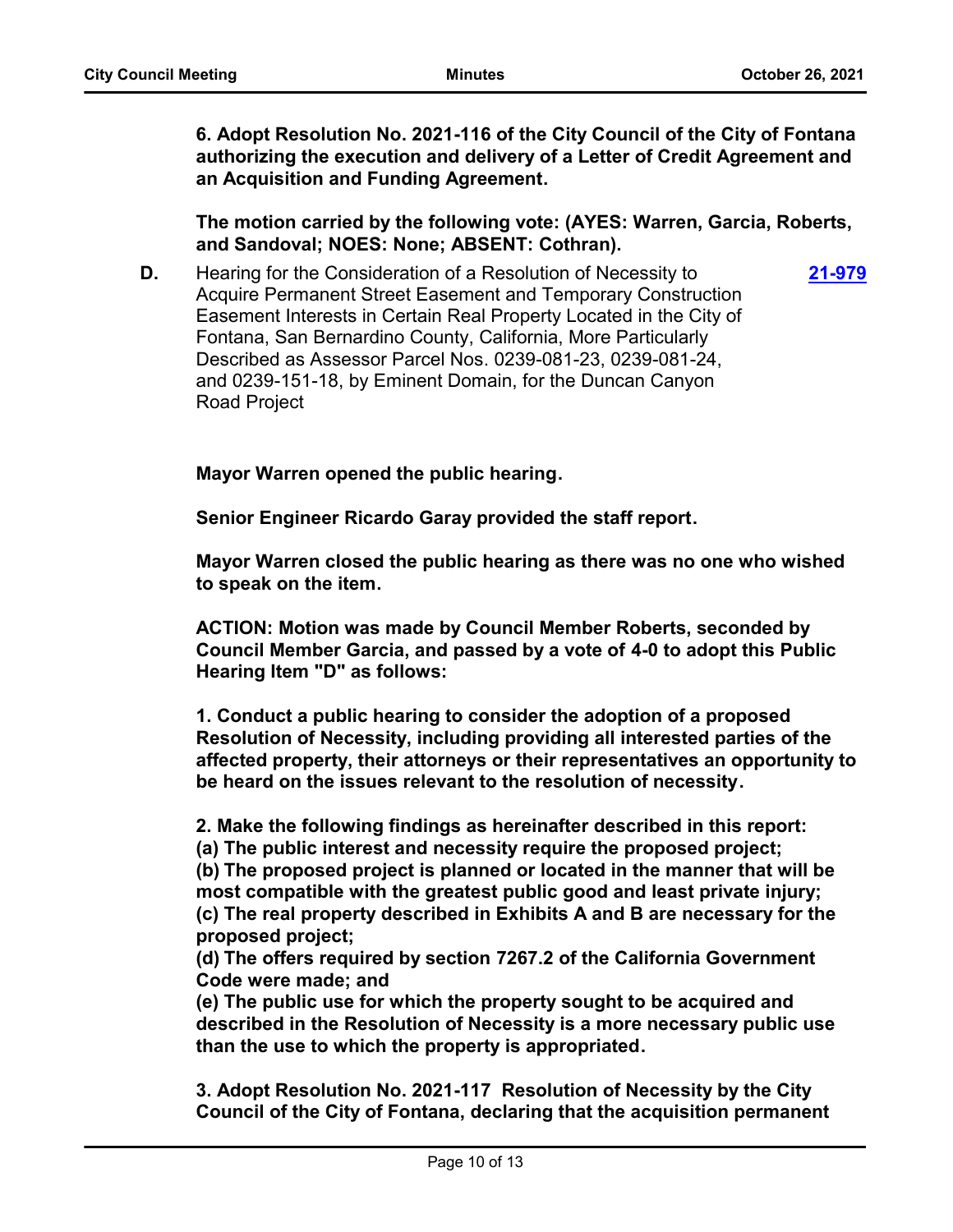**street easements and temporary construction easement interests in certain real property located in the City of Fontana, San Bernardino County, California, more particularly described as Assessor Parcel Nos. 0239-081-23, 0239-081-24, and 0239-151-18, by eminent domain, are necessary for street widening and related public infrastructure improvements to Duncan Canyon Road (intersection of Sierra Avenue and Duncan Canyon Road) for the Duncan Canyon Road Widening Project, in the City of Fontana, San Bernardino County, California.**

**The motion carried by the following vote: (AYES: Warren, Garcia, Roberts, and Sandoval; NOES: None; ABSENT: Cothran).**

## **CITY MANAGER COMMUNICATIONS:**

#### **A. City Manager Communications**

Interim City Manager Shannon Yauchtzee announced the next public hearing for the redistricting process will take place on January 25, 2022.

## **ELECTED OFFICIALS COMMUNICATIONS/REPORTS:**

#### **A. Elected Officials Communications/Reports**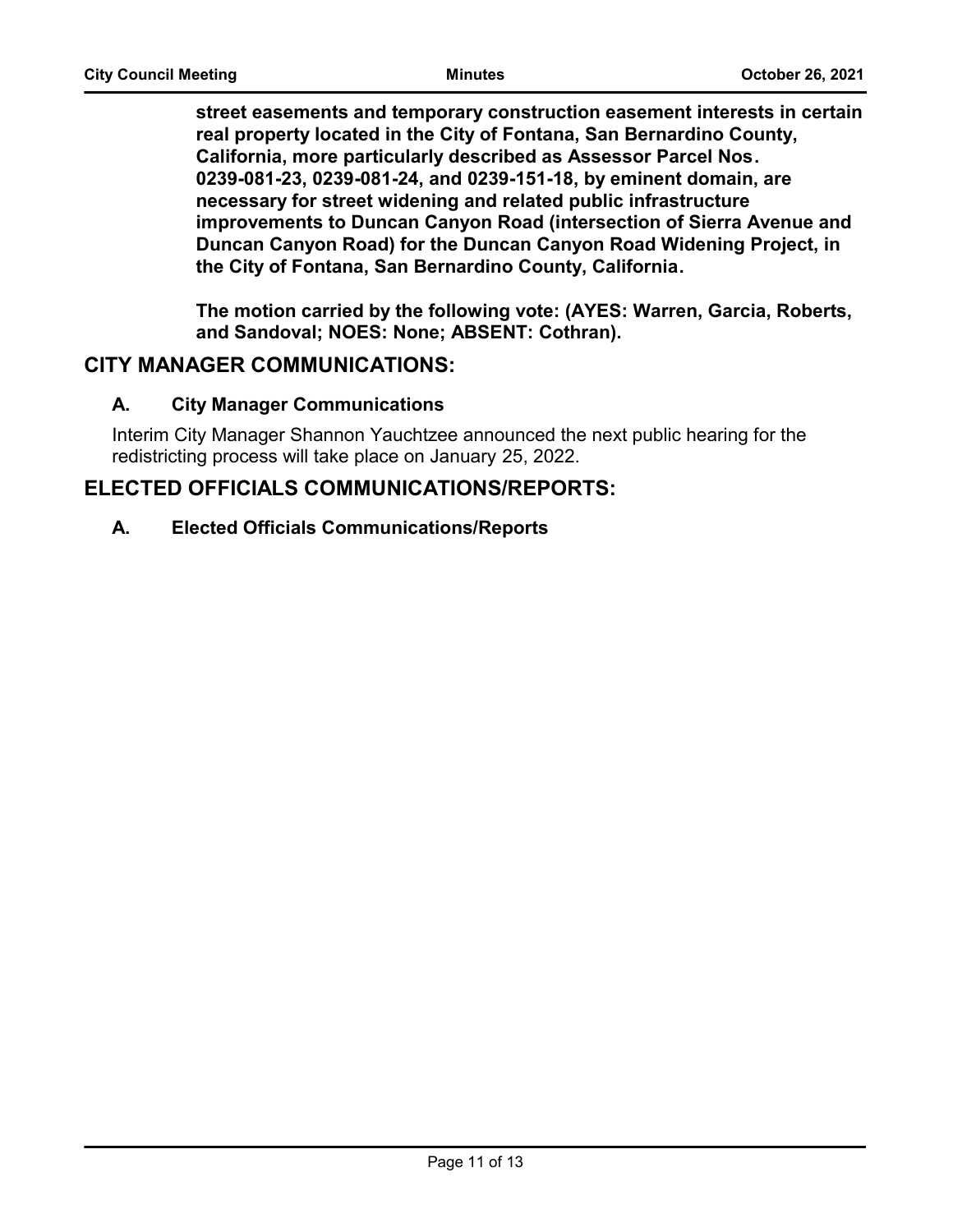Council Member Roberts addressed some of the public comments made in relation to District Four and encouraged residents to contact him directly on any concerns or questions they may have so that he can best address those issues both on and off the dais.

Council Member Sandoval inquired about past discussion on sidewalk maintenance with San Bernardino County; advised staff that some of the softball fields throughout the City are in need of maintenance and asked Interim City Manager Yauchzee to ensure that once the fields are ready for renovations, that we alert the leagues and public ahead of time as to not conflict with sport seasons; and asked staff for clarification on when the public speaker will be shown on the screen verses not.

Council Member Sandoval raised concern of the Mayor's script that is read prior to public comment, stating that the wording in the passage feels discriminatory against the public based off the allowance of public applause; raised concern of inclusivity for those in the American Sign Language (ASL) community; and requested staff to clarify the legality of such requirements.

Council Member Garcia congratulated the September 2021 Employees of the Month from the Police Department; and recognized one of the Fontana Police Department Officers who went above and beyond the call of duty when recently delivering a Uber Eats order that was delayed due to an arrest.

Mayor Warren responded to a comment made by Council Member Sandoval; clarified that as Mayor there is a duty to ensure that the meeting runs smoothly and respectfully; announced recent acceptance in the Southern California Water Coalition; talked about surge in delivery delays; reminded the public to continue to practice safety as we lead into the holidays; discussed recent visit at the Dolores Huerta International Academy; and recognized City staff for all their hard work and caring for the community.

Mayor Warren closed in thanking the public for being patient and understanding with both the City Council and the City staff.

## **ADJOURNMENT:**

#### **A. Adjournment**